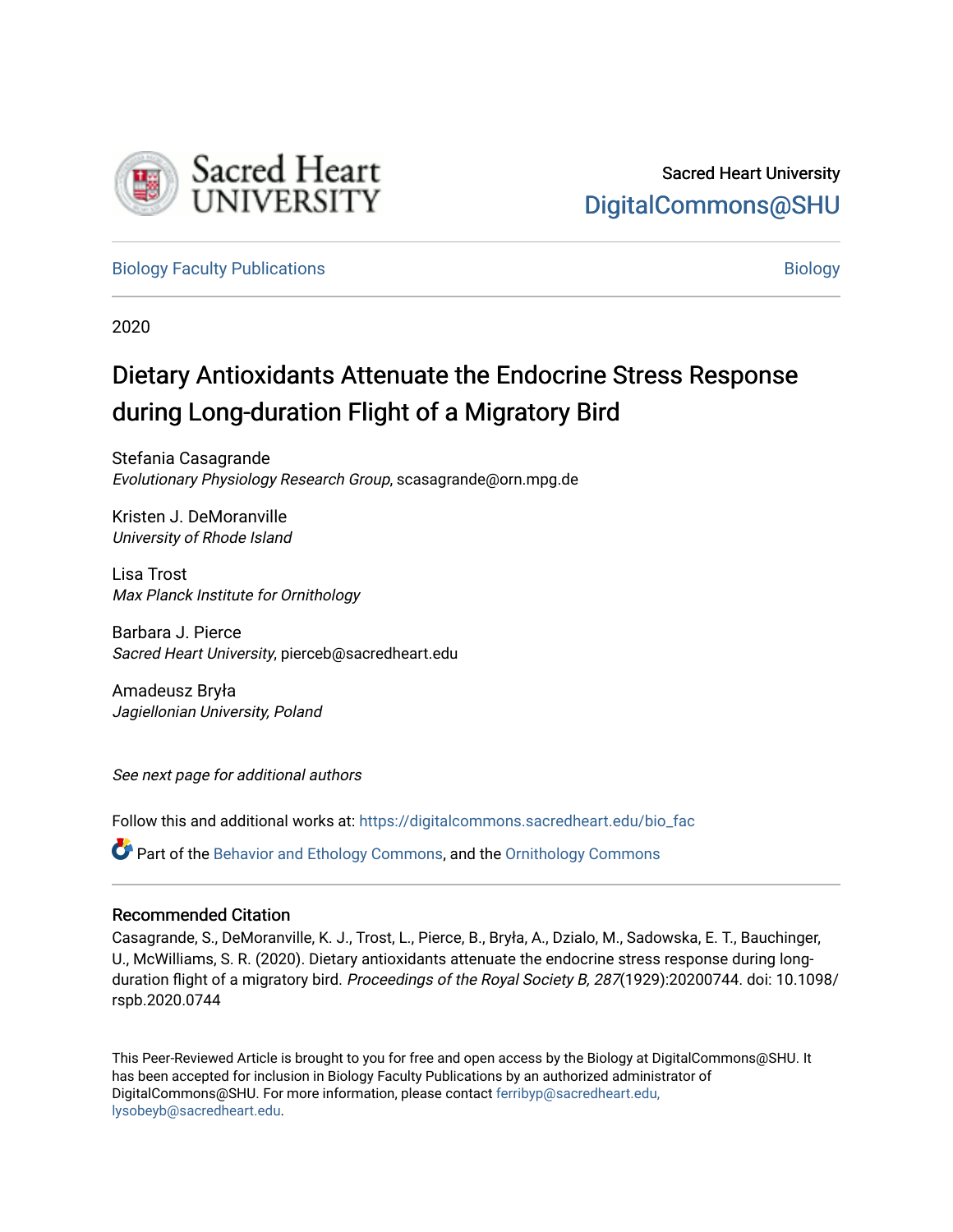#### Authors

Stefania Casagrande, Kristen J. DeMoranville, Lisa Trost, Barbara J. Pierce, Amadeusz Bryła, Maciej Dzialo, Edyta T. Sadowska, Ulf Bauchinger, and Scott R. McWilliams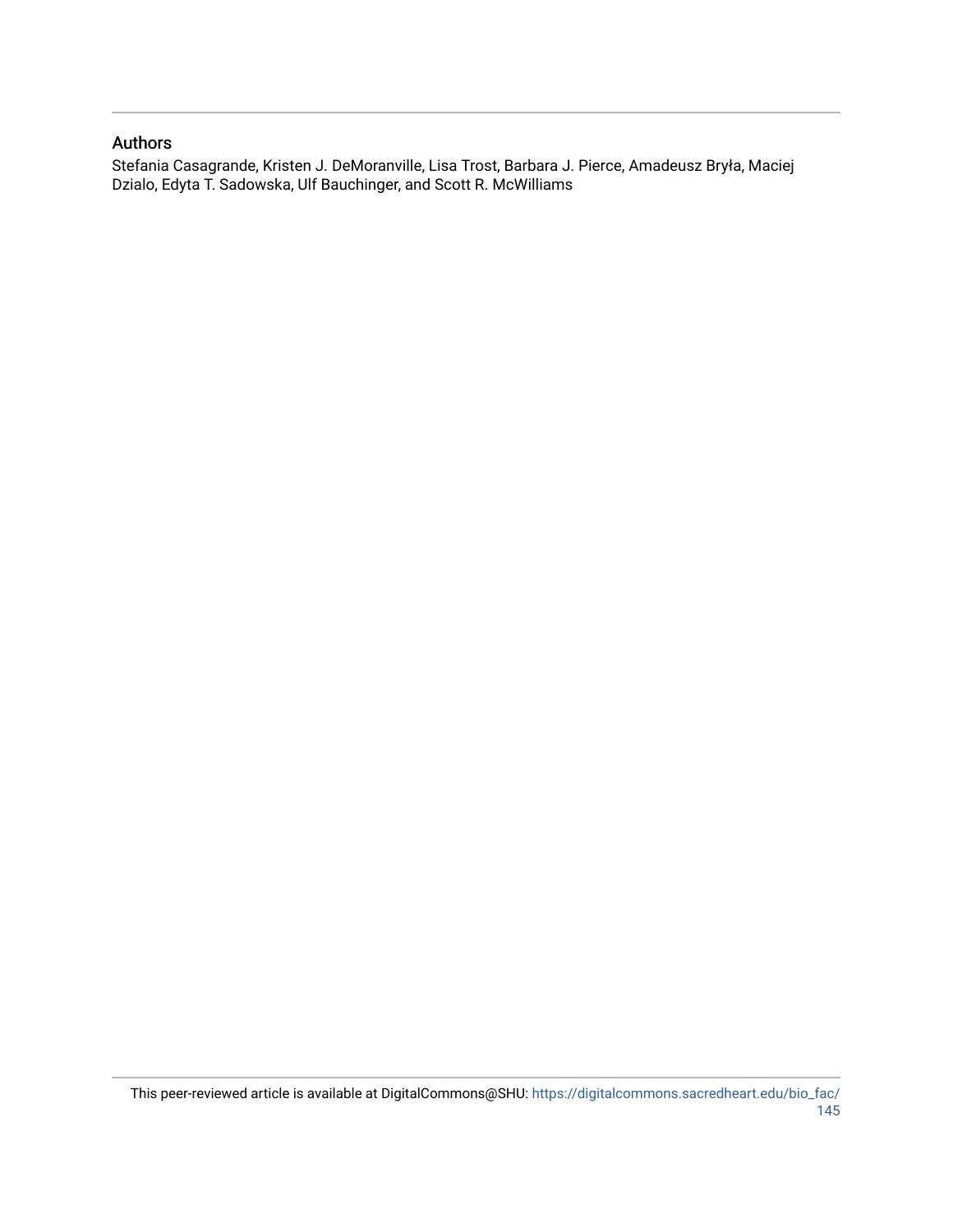# **PROCEEDINGS B**

#### royalsocietypublishing.org/journal/rspb

## Research



Cite this article: Casagrande S, DeMoranville KJ, Trost L, Pierce B, Bryła A, Dzialo M, Sadowska ET, Bauchinger U, McWilliams SR. 2020 Dietary antioxidants attenuate the endocrine stress response during long-duration flight of a migratory bird. Proc. R. Soc. B 287: 20200744. http://dx.doi.org/10.1098/rspb.2020.0744

Received: 3 April 2020 Accepted: 21 May 2020

Subject Category:

Ecology

Subject Areas: behaviour, ecology, physiology

#### Keywords:

corticosterone, flight, exercise, antioxidants, anthocyanin, HPA axis

#### Author for correspondence:

Stefania Casagrande e-mail: [scasagrande@orn.mpg.de](mailto:scasagrande@orn.mpg.de)

Electronic supplementary material is available online at [https://doi.org/10.6084/m9.figshare.](https://doi.org/10.6084/m9.figshare.c.5004815) [c.5004815.](https://doi.org/10.6084/m9.figshare.c.5004815)

# Dietary antioxidants attenuate the endocrine stress response during long-duration flight of a migratory bird

Stefania Casagrande<sup>1</sup>, Kristen J. DeMoranville<sup>3</sup>, Lisa Trost<sup>2</sup>, Barbara Pierce<sup>4</sup>  $\frac{1}{2}$ Amadeusz Bryła<sup>5</sup>, Maciej Dzialo<sup>5</sup>, Edyta T. Sadowska<sup>5</sup>, Ulf Bauchinger<sup>5,6</sup> and Scott R. McWilliams<sup>3</sup>

<sup>1</sup> Evolutionary Physiology Research Group, and <sup>2</sup> Department for Behavioral Neurobiology, Max Planck Institute for Ornithology, D-82319 Seewiesen, Germany <sup>3</sup>Department of Natural Resources Science, University of Rhode Island, Kingston, RI 02881, USA <sup>4</sup>Department of Biology, Sacred Heart University, Fairfield, CT 06825, USA <sup>5</sup>Institute of Environmental Sciences, Jagiellonian University, 30-387 Kraków, Poland 6 Nencki Institute of Experimental Biology, PAS, 02-093 Warsaw, Poland

SC, [0000-0002-4264-8062](http://orcid.org/0000-0002-4264-8062)

Glucocorticoids (GCs) are metabolic hormones that promote catabolic processes, which release stored energy and support high metabolic demands such as during prolonged flights of migrating birds. Dietary antioxidants (e.g. anthocyanins) support metabolism by quenching excess reactive oxygen species produced during aerobic metabolism and also by activating specific metabolic pathways. For example, similar to GCs' function, anthocyanins promote the release of stored energy, although the extent of complementarity between GCs and dietary antioxidants is not well known. If anthocyanins complement GCs functions, birds consuming anthocyanin-rich food can be expected to limit the secretion of GCs when coping with a metabolically challenging activity, avoiding the exposure to potential hormonal detrimental effects. We tested this hypothesis in European starlings (Sturnus vulgaris) flying in a wind tunnel. We compared levels of corticosterone, the main avian GC, immediately after a sustained flight and at rest for birds that were fed diets with or without an anthocyanin supplement. As predicted, we found (i) higher corticosterone after flight than at rest in both diet groups and (ii) anthocyanin-supplemented birds had less elevated corticosterone after flight than unsupplemented control birds. This provides novel evidence that dietary antioxidants attenuate the activation of the HPA axis (i.e. increased secretion of corticosterone) during long-duration flight.

## 1. Introduction

Long-duration flights performed by migratory birds during their seasonal travels between reproductive and wintering grounds are a major energetic challenge supported by multiple physiological changes [[1](#page-7-0)–[3](#page-7-0)]. Glucocorticoids (GCs)––metabolic hormones secreted by the hypothalamus–pituitary–adrenals (HPA) axis to cope with several kinds of stressors [[4](#page-8-0),[5](#page-8-0)]––are elevated during bird migration [[6](#page-8-0)–[17\]](#page-8-0), in both long- and short-distance migrants [[7,18](#page-8-0),[19\]](#page-8-0), as well as when flight costs are experimentally increased [[20,21\]](#page-8-0). However, the increase of GCs secretion is not free of long-term costs. GCs can mediate energetic trade-offs by favouring immediate survival over other processes imposing phenotypic damage and behavioural disruption [\[4,22](#page-8-0)–[24\]](#page-8-0). GCs promote catabolism of proteins and lipids [[5,25](#page-8-0),[26\]](#page-8-0) that then facilitates the utilization of energy to satisfy, for example, the substantial metabolic needs of birds during prolonged flight [[9,17](#page-8-0),[27](#page-8-0)–[29](#page-8-0)]. However, the uncontrolled breakdown of structural proteins from key tissues like pectoral muscle can potentially affect flight performance [[5,30](#page-8-0),[31\]](#page-8-0), suggesting that a fine-tuned secretion of these hormones is needed.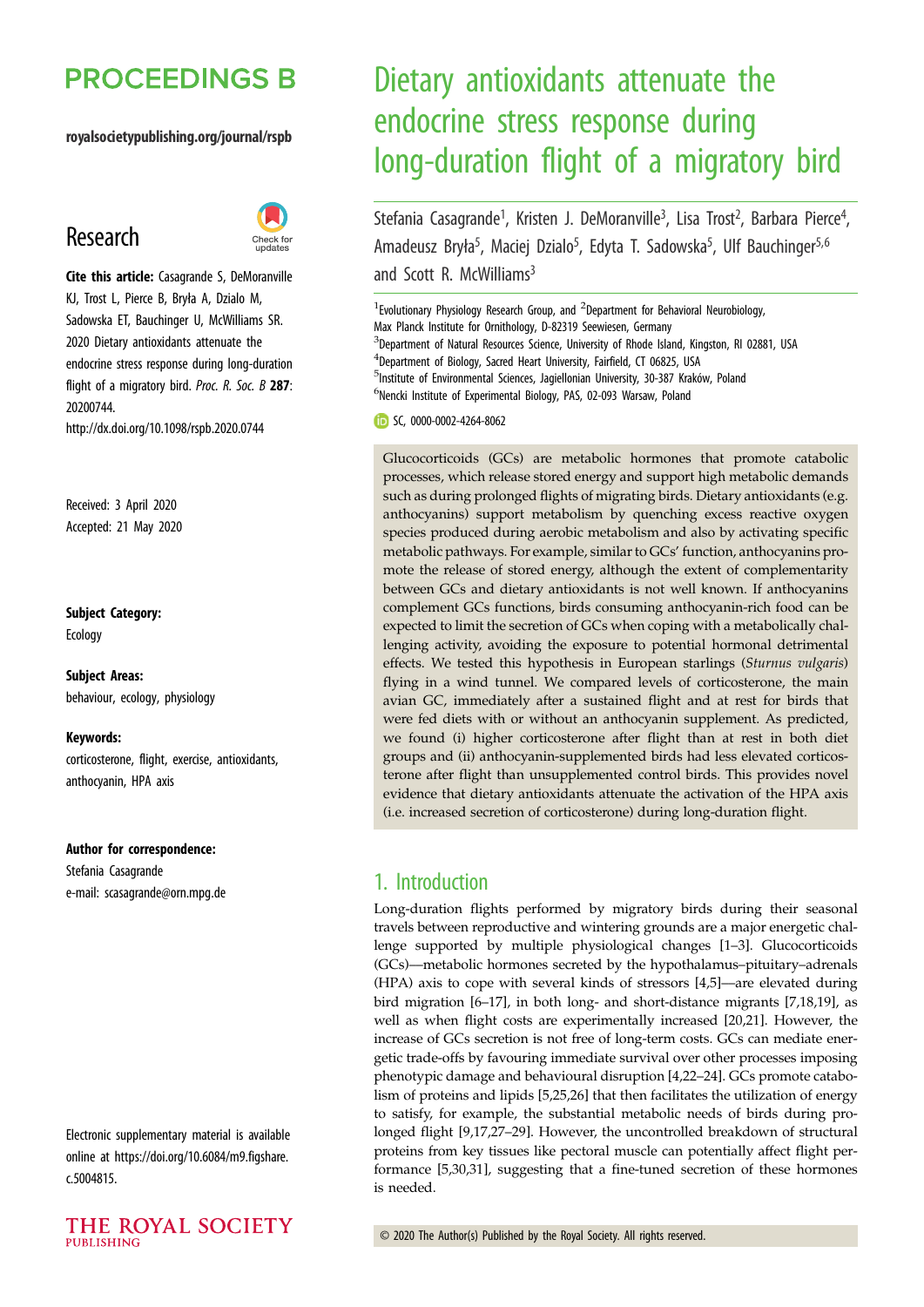Endurance flapping flight of birds is an extraordinary physical performance carried out at a high metabolic rate that can expose birds to the negative effects of oxidative stress [\[32](#page-8-0)–[34\]](#page-8-0). In exercising individuals, oxidative stress can be defined as a physiological condition in which high concentrations of reactive oxygen species (ROS) produced during aerobic metabolism are not completely buffered by the antioxidant defenses [\[35,36](#page-8-0)]. Such high levels of ROS can damage DNA and other vital macromolecules, like fatty acids and proteins, and impair cell and tissue functionality [\[35](#page-8-0)]. Due to their signalling activity, ROS can also regulate metabolism by, for example, uncoupling the use of respiratory oxygen from the production of mitochondrial energy (ATP) [\[37](#page-8-0)–[40\]](#page-8-0). Consequently, if ROS can impair metabolic performance, a functional antioxidant barrier is expected to improve intense physical exercise [\[41,42](#page-8-0)].

Antioxidants can be endogenously produced as well as acquired with the diet, and the collective antioxidant system can directly enhance aerobic metabolism as well as control oxidative stress [\[35](#page-8-0),[41](#page-8-0),[43\]](#page-9-0). Although dietary antioxidants can reduce oxidative damage in diverse species and contexts, and in relation to flight performance [\[44](#page-9-0)–[46\]](#page-9-0), their benefit in mitigating oxidative stress is not fully accepted [[47,48\]](#page-9-0). Antioxidants such as vitamin E are important modulators of lipid and glucose homeostasis [\[49](#page-9-0)], and vitamin C increases gene expression of enzymes involved in the synthesis of catecholamines [\[50](#page-9-0)], which are able to enhance gluconeogenesis and aerobic glycolysis [[51](#page-9-0)]. Among dietary antioxidants, anthocyanins––hydrophilic dark purple pigments that are common in vegetables and fruits consumed by wild songbirds [[32,](#page-8-0)[46\]](#page-9-0)–– have raised particular medical interest because of their roles in controlling glucose and lipid metabolism [\[52](#page-9-0)]. Specifically, anthocyanins promote the gene expression of PGC-1 $\alpha$  (peroxisome γ-coactivator 1-α) [[52](#page-9-0)], a master regulator of the biogenesis and functioning of mitochondria [\[53\]](#page-9-0). Similar to GCs, anthocyanins can also promote catabolic functions and provide energetic substrates for respiration due to increased phosphorylation of AMPK (adeno-mono-phosphate activated kinase) [[52,54](#page-9-0)–[56](#page-9-0)]. The multitude of benefits of a robust antioxidant system may complement that of GCs especially during situations of high energy demand (e.g. long-duration flapping flight of migratory birds). However, the effect of anthocyanins on GC dynamics has not yet been investigated.

Multiple studies suggest a link between exposure to elevated levels of oxidative stress and GCs, which are thought to enhance the production of ROS and to downregulate the availability of antioxidants [[31](#page-8-0),[57\]](#page-9-0), although evidence of a pro-oxidant effect of naturally secreted GCs is weak for birds. The main detrimental physiological effect of GCs is the overconsumption of stored resources, often observed in wild birds when body fat is depleted, a condition that triggers the breakdown of structural elements, like muscular proteins [[5,30](#page-8-0),[58](#page-9-0)–[60](#page-9-0)]. If anthocyanins can improve the availability of metabolic energy, either by neutralizing ROS or directly controlling the efficiency of metabolism, individuals consuming food rich in anthocyanins are expected to inhibit the secretion of other signalling molecules with the same function, but with less target specificity, like GCs. In this study, we explored the effects of anthocyanins on the regulation of the HPA axis during endurance flight by exposing wild caught, hand-raised European starlings (Sturnus vulgaris) to isocaloric diets either enriched with or devoid of anthocyanins. We then assessed how dietary antioxidants affected baseline (i.e. sampled within 3 min) plasma corticosterone levels––the main GCs in birds––measured immediately after a long-duration flight and at rest, 48 h after the endurance flight. We tested the hypothesis that the complementary functions of corticosterone and anthocyanins will cause the expected increase in corticosterone during flight to be reduced by the consumption of anthocyanins.

## 2. Material and methods

#### (a) Starling colony

Female hatchlings of European starling (Sturnus vulgaris) were collected from nest boxes in spring (late April to early May) 2015 and spring 2016 from a native colony in Upper Bavaria, South Germany (47°58' N, 11°13'142 E) and brought into the animal care facility of the Max Planck Institute for Ornithology (MPIO), Seewiesen, Germany. Hatchlings were hand-raised like in previous experiments [[61](#page-9-0)]. At independency, young starlings (ca 35 days old) were moved to outdoor aviaries and maintained on a standard diet of insect powder, lettuce, fresh and dried fruits and meal worms.

#### (b) Experimental diets

Starting in early September 2016, birds were randomly assigned to be fed either an unsupplemented, control diet (without added anthocyanins,  $n = 29$ ) or a diet supplemented with anthocyanin powder ( $n = 25$ ) at a concentration of 119 mg per kg of wet food, an ecologically relevant amount of anthocyanin [[62](#page-9-0)] that is equivalent to the amount a bird ingests when eating about 17 berries per day based on a daily food intake of 35 g per day. Further details on dietary and housing conditions are available in the electronic supplementary material.

## (c) Experimental procedure and wind tunnel flight training

During autumn (September–December) 2016 and spring (February–April) 2017, we flew 33 (16 anthocyanin and 17 control birds) and 21 (nine anthocyanin and 12 control birds) starlings, respectively, in a recirculating wind tunnel at the MPIO under controlled conditions (15°C, 70% humidity, 12 m s<sup>-1</sup> wind speed). Birds in each flight-training cohort were housed in aviaries (3 × 4 × 2.5 m high) that were adjacent to the wind tunnel and enclosed by nylon-mesh walls. This set-up allowed us to release birds from their aviaries and guide them to fly directly into the air stream without additional handling of birds. For each bird, we recorded actual time spent flying.

On the day before the longest duration flight on day 15 and just before lights out, we removed food from the flight cages. On day 15, and 105 min after lights on (06.30 until 30 Oct, 05.30 until 26 March, 06.30 thereafter; daily light schedule in the electronic supplementary material), birds were released from their aviaries, guided into the wind tunnel airstream and allowed to fly for as long as they could up to a maximum of 6 h. Birds that refused to fly or repeatedly perched on the ground or the net were dropped from the experiment ( $n = 18$ ). Immediately (less than 3 min) after completing their longest flight, we collected two 160 µl blood samples into heparinized capillary tubes from the brachial vein after puncture with a 17 G needle and measured body mass, fat score and flight muscle score [\[63\]](#page-9-0)––this time point we refer to hereafter as 'after flight'. Since birds finished their endurance flight at different times of the day and since corticosterone can show circadian fluctuation, we checked and found no effect of time on corticosterone values  $(F_{1,40} = 1.24, p = 0.47)$ . Birds were then allowed to rest in the wind tunnel aviaries until the next day at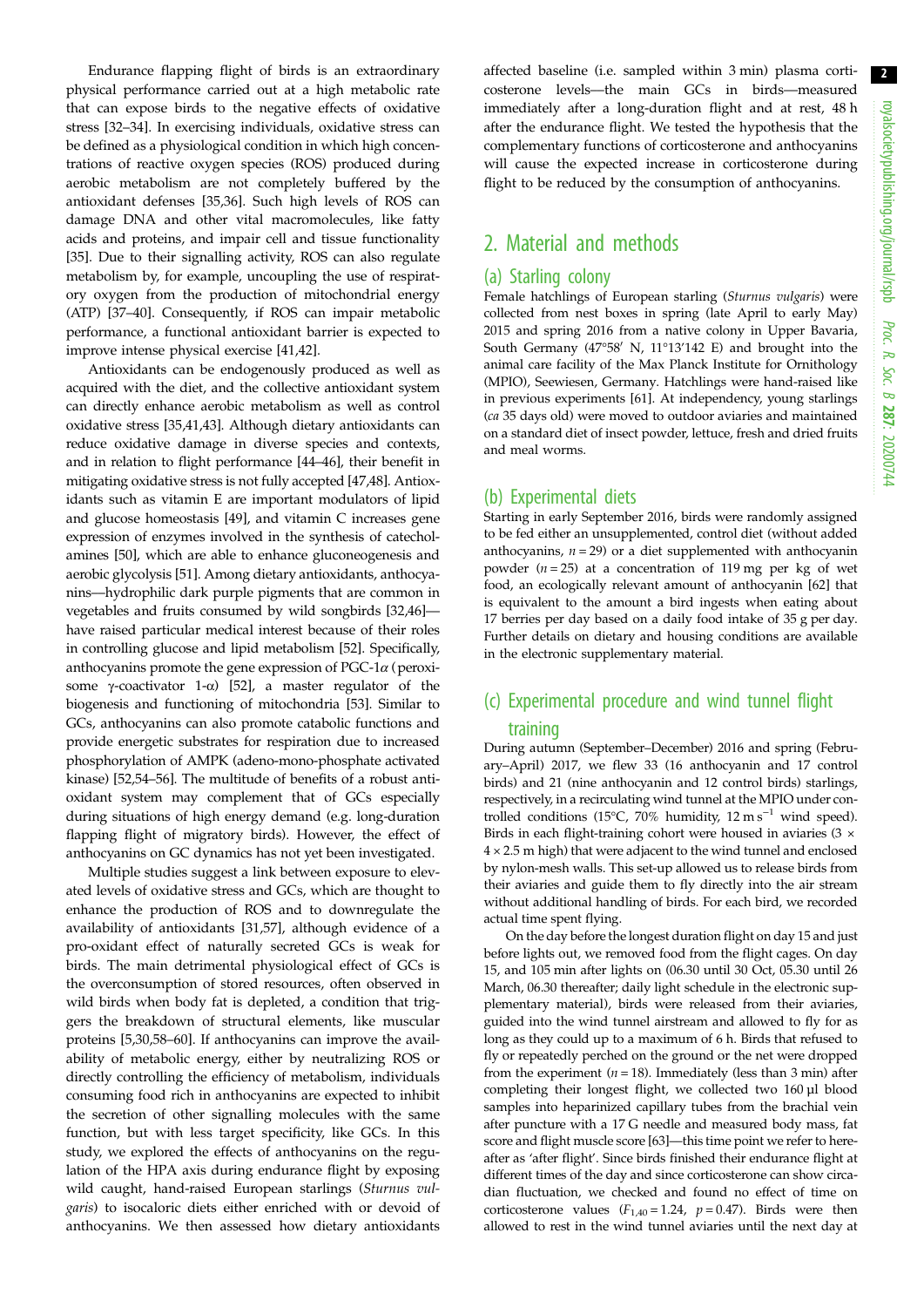<span id="page-4-0"></span>Table 1. Models describing the effect of dietary antioxidants (diet[A] = anthocyanin) versus controls, reference group) on different response variables measured immediately after flight (time[F]) and at rest (reference group) and during autumn (season[autumn]) and spring (reference group) (figures [1](#page-5-0)b, [2](#page-6-0)a–c). Asterisks indicate the significance level of random factors as follows:  $*p < 0.05$ ,  $**p < 0.01$ ,  $***p < 0.001$ .

|                                   | fixed effect    |       | random effects |                  |          |                        |                         |
|-----------------------------------|-----------------|-------|----------------|------------------|----------|------------------------|-------------------------|
| variable (n/ $R_{\text{Adj}}^2$ ) | estimate (s.e.) | d.f.  | F              | $\boldsymbol{p}$ | factor   | % of total<br>variance | var. comp.              |
| cort (92/0.64)                    |                 |       |                |                  |          |                        |                         |
| time [F]                          | 0.61(0.08)      | 47.67 | 65.04          | < 0.0001         | ID       | 11.98                  | $0.08$ [-0.10,0.26]     |
| diet[A]                           | $-0.20(0.09)$   | 44.48 | 5.04           | 0.029            | assay    | 15.86                  | $0.11$ [-0.09,0.31]     |
| time[F]*diet[A]                   | $-0.20(0.07)$   | 48.01 | 6.77           | 0.012            | residual | 72.16                  | 0.49 [0.33,0.79]        |
| muscle mass                       | $-0.21(0.08)$   | 70.54 | 6.25           | 0.015            |          |                        |                         |
| season[autumn]                    | 0.04(0.13)      | 26.22 | 0.097          | 0.76             |          |                        |                         |
| body mass (107/0.96)              |                 |       |                |                  |          |                        |                         |
| time $[F]$                        | $-0.13(0.03)$   | 51.12 | 24.56          | < 0.0001         | ID       | 92.08                  | 0.86 $[0.51, 1.21]$ *** |
| diet[A]                           | $-0.005(0.13)$  | 51.04 | 0.001          | 0.97             | residual | 7.92                   | $0.07$ [0.05,0.11]      |
| time[F]*Diet[A]                   | $-0.02(0.03)$   | 51.12 | 0.82           | 0.37             |          |                        |                         |
| season[autumn]                    | $-0.23(0.13)$   | 51.00 | 3.07           | 0.09             |          |                        |                         |
| fat score (108/0.53)              |                 |       |                |                  |          |                        |                         |
| time [F]                          | $-0.30(0.08)$   | 52.00 | 14.06          | < 0.001          | ID       | 33.87                  | $0.36$ [0.05,0.66]*     |
| diet[A]                           | $-0.02(0.11)$   | 51.00 | 0.04           | 0.85             | residual | 66.13                  | $0.70$ [0.49,1.07]      |
| time[F]*diet[A]                   | $-0.03(0.08)$   | 52.00 | 0.10           | 0.75             |          |                        |                         |
| season[autumn]                    | $-0.05(0.12)$   | 51.00 | 0.16           | 0.69             |          |                        |                         |
| muscle mass (107/0.74)            |                 |       |                |                  |          |                        |                         |
| time [F]                          | $-0.08(0.06)$   | 51.71 | 1.66           | 0.20             | ID       | 58.32                  | $0.62$ [0.29,0.96]**    |
| diet[A]                           | $-0.05(0.13)$   | 51.28 | 0.14           | 0.71             | residual | 40.68                  | $0.43$ [0.30,0.66]      |
| time[F]*diet[A]                   | 0.006(0.06)     | 51.71 | 0.009          | 0.93             |          |                        |                         |
| season[autumn]                    | 0.02(0.13)      | 51.11 | 0.02           | 0.90             |          |                        |                         |

approximately 19.00 h when birds were transferred to the laboratory for overnight fasting and measurements of resting metabolic rate (data not covered in this paper). Food restriction both during flight and rest allowed us to control for the effect of food on the GC levels. On day 17 and 90 min after lights on, we immediately (less than 3 min) took a 1000 µl blood sample from the brachial vein after puncture with a 17 G needle and measured again body mass, fat score and flight muscle mass score––this time point we refer to hereafter as 'at rest'. Within 10 min of sampling, all blood samples were centrifuged at 214g for 5 min to separate plasma from the red blood cells. Plasma was stored at −80°C until laboratory analyses. We assume that plasma corticosterone levels measured for each bird during this 'at rest' time point on day 17 is representative of baseline levels for birds during early morning on other days after flight training. This sampling approach for 'at rest' birds allowed us to avoid undue disturbance to the birds prior to embarking on their longest duration flight on day 15, and sample all birds soon after their 15 days of flight training yet after recovery from their longest flight.

## (d) Circulating levels of corticosterone

Plasma corticosterone concentrations after flight and at rest were determined using an enzyme immunoassay kit (cat. no. K014- H1; Corticosterone ELISA Kit, Arbor Assays) following a double diethyl ether extraction of a 10 µl plasma sample. The inter-plate coefficient of variation (CV) was calculated as the average concentrations of the four controls (for both high and low concentrations) of the six plates and was  $8.73 \pm 0.41\%$ . The intra-plate CV was

calculated as the average CV of the concentrations of all the unknown samples run on six plates and was  $4.36 \pm 0.24\%$  (further details in electronic supplementary material).

## (e) Statistical analysis

We obtained data for 54 experimental birds, sampled twice (after flight and at rest). Since body mass and flight muscle mass score had one missing value each and corticosterone had 16 missing values (no blood available), the sample size has been specified for each model. We assessed the effect of flight time and dietary treatment on circulating corticosterone, body mass, fat score and flight muscle mass score by running a linear mixed model for each response variable with diet (anthocyanin or control), time point (after flight or rest) and their interaction as fixed factors. To account for any effect of body condition on flight performance and on corticosterone, we also included flight muscle mass score as a covariate. We used flight muscle mass score among the other variables describing body condition because it is functionally related to flight performance and because adding other variables would have created a collinearity problem (correlations between flight muscle mass score and body condition variables during flight: body mass,  $r = 0.67$ ,  $p < 0.0001$ , fat score,  $r = 0.47$ ,  $p =$ 0.0003; during rest: body mass,  $r = 0.68$ ,  $p < 0.0001$ , fat score,  $r =$ 0.55,  $p < 0.0001$ ). Since the experiment was run both in autumn and spring, the effect of 'season' was also included as a fixed effect. Each model had 'individual' as a random factor to account for the repeated measure structure of the study. The model for corticosterone had a second random factor represented by the plate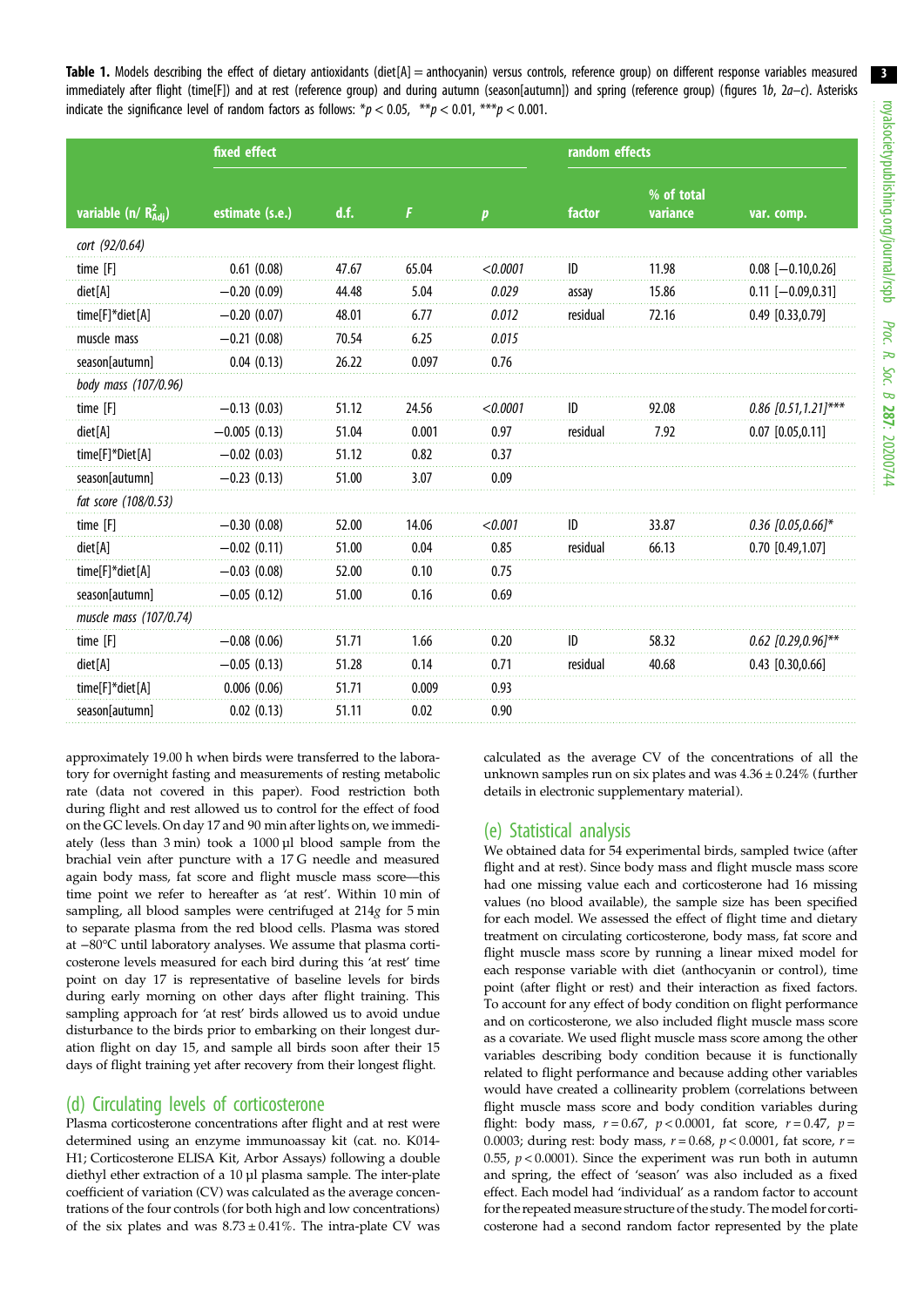<span id="page-5-0"></span>Table 2. Models describing the effect of dietary antioxidants (diet[A] = anthocyanin versus controls, reference group) on circulating levels of corticosterone in relation to the time spent flying and flight muscle mass score and during autumn (season[autumn]) and spring (reference group) (only time point 'after flight' was considered).

|                                   | fixed effect    |       |        |              | random effects |                     |                     |  |
|-----------------------------------|-----------------|-------|--------|--------------|----------------|---------------------|---------------------|--|
| variable (n/ $R_{\text{Adj}}^2$ ) | estimate (s.e.) | d.f.  |        | $\mathbf{n}$ | factor         | % of total variance | var. comp.          |  |
| cort (45/0.37)                    |                 |       |        |              |                |                     |                     |  |
| flight duration                   | 0.05(0.17)      | 36.30 | 0.08   | 0.77         | assay          | 26.88               | $0.33$ [-0.25,0.91] |  |
| diet[A]                           | $-0.39(0.15)$   | 37.04 | 6.85   | 0.013        | residual       | 73.12               | $0.90$ [0.59,1.53]  |  |
| flight duration*diet[A]           | $-0.36(0.18)$   | 37.96 | 4.19   | 0.045        |                |                     |                     |  |
| season[autumn]                    | 0.02(0.23)      | 23.99 | 0.0004 | 0.95         |                |                     |                     |  |
| cort (45/0.23)                    |                 |       |        |              |                |                     |                     |  |
| muscle mass                       | 0.36(0.15)      | 40    | 5.89   | 0.02         |                |                     |                     |  |
| diet[A]                           | $-0.38(0.16)$   | 40    | 5.83   | 0.02         |                |                     |                     |  |
| muscle mass*diet[A]               | $-0.06(0.15)$   | 40    | 0.15   | 0.70         |                |                     |                     |  |
| season autumn]                    | $-0.05(0.17)$   | 40    | 0.10   | 0.70         |                |                     |                     |  |

number of the assay ([table 1](#page-4-0)). Because birds differed in the duration of flight performance, the effect of flight duration on circulating levels of corticosterone was assessed also at the individual level by considering only the time point'flight' in a model with diet, duration of flight, interaction of diet and duration of flight, and season as fixed effects. The same analysis has been run with flight muscle mass score. Assay number was included as a random factor (table 2). In addition, between-group differences in flight duration were tested in a regression model with diet as a fixed factor.

All analyses were performed using JMP 15 (SAS Institute Inc., Cary, NC, USA), which calculates the significance level ( $p$ -values) for each fixed effect using  $F$ -statistics. In line with this approach, we analysed post-hoc between-group differences in least squared means with the Student's t-test. We did not adjust the results of our models by applying a Bonferroni correction, in accordance with Moran et al. [\[64\]](#page-9-0) and Nakagawa [[65](#page-9-0)]. For all models we used z-score normalized variables (original mean values reported in electronic supplementary material, table S1). We checked whether variables met the assumptions of homogeneity of variance and normal distribution by visually analysing the graphical distributions of fitted values versus their residuals. The presence of outliers was excluded using the quantile range method. All data are given as least squares means ±95% confidence intervals.

## 3. Results

Corticosterone levels were higher after flight compared to at rest [\(table 1](#page-4-0) and figure 1), although birds fed with anthocyanins had lower levels of corticosterone than control birds after flight (significant effect of diet × time, [table 1](#page-4-0) and figure 1). No difference in hormone levels was observed at rest (figure 1), indicating that the positive effect of antioxidants on corticosterone only occurred when birds were metabolically challenged. In addition, corticosterone was positively associated with flight duration in control birds and negatively associated in anthocyanin-fed birds (significant effect of diet × flight duration, table 2 and [figure 2](#page-6-0)a), even though the duration of flight did not differ between the two dietary treatments ( $F_{1,52.00} = 0.13$ ,  $p = 0.72$ ,  $n =$ 54). In addition, birds that had smaller pectoralmuscles showed higher levels of corticosterone irrespectively of the diet [\(table 1](#page-4-0) and [figure 2](#page-6-0)b). Corticosterone levels did not change between autumn and spring seasons [\(table 1;](#page-4-0) original values reported in electronic supplementary material, table S1).



Figure 1. Circulating levels of baseline corticosterone (taken within 3 min from capture in spring and autumn) after flight ('flight' in x-axis) and 48 h after flight ('rest' in x-axis). Dots (red for anthocyanin treatment) represent least squares means; bars are 95% confidence intervals. Asterisks represent within-time/between-treatment post-hoc results  $(**=p < 0.01);$ coloured lines and related p-values represent between-time/within treatment comparisons. Sample size refers to total observations per each group and time point. All variables were z-scored but units of measures were reported for clarity. See electronic supplementary material, table S1 for means of raw data.

Diet did not affect body mass, fat score or flight muscle mass score (no significant effect of diet × time, [table 1](#page-4-0) and [figure 3](#page-6-0)a-c), suggesting that the effect of anthocyanins in influencing corticosterone levels was not mediated by a change in body condition. Body mass and fat score, but not flight muscle mass score, were higher at rest than after flight, irrespective of diet (significant effect of time, [table 1](#page-4-0) and [figure 3](#page-6-0)a–c). None of these variables changed with season ([table 1](#page-4-0)).

## 4. Discussion

Corticosterone was higher after flight than at rest in both treatment groups and, in accordance to our prediction, this increase in corticosterone after flight was reduced in anthocyanin-supplemented birds compared to unsupplemented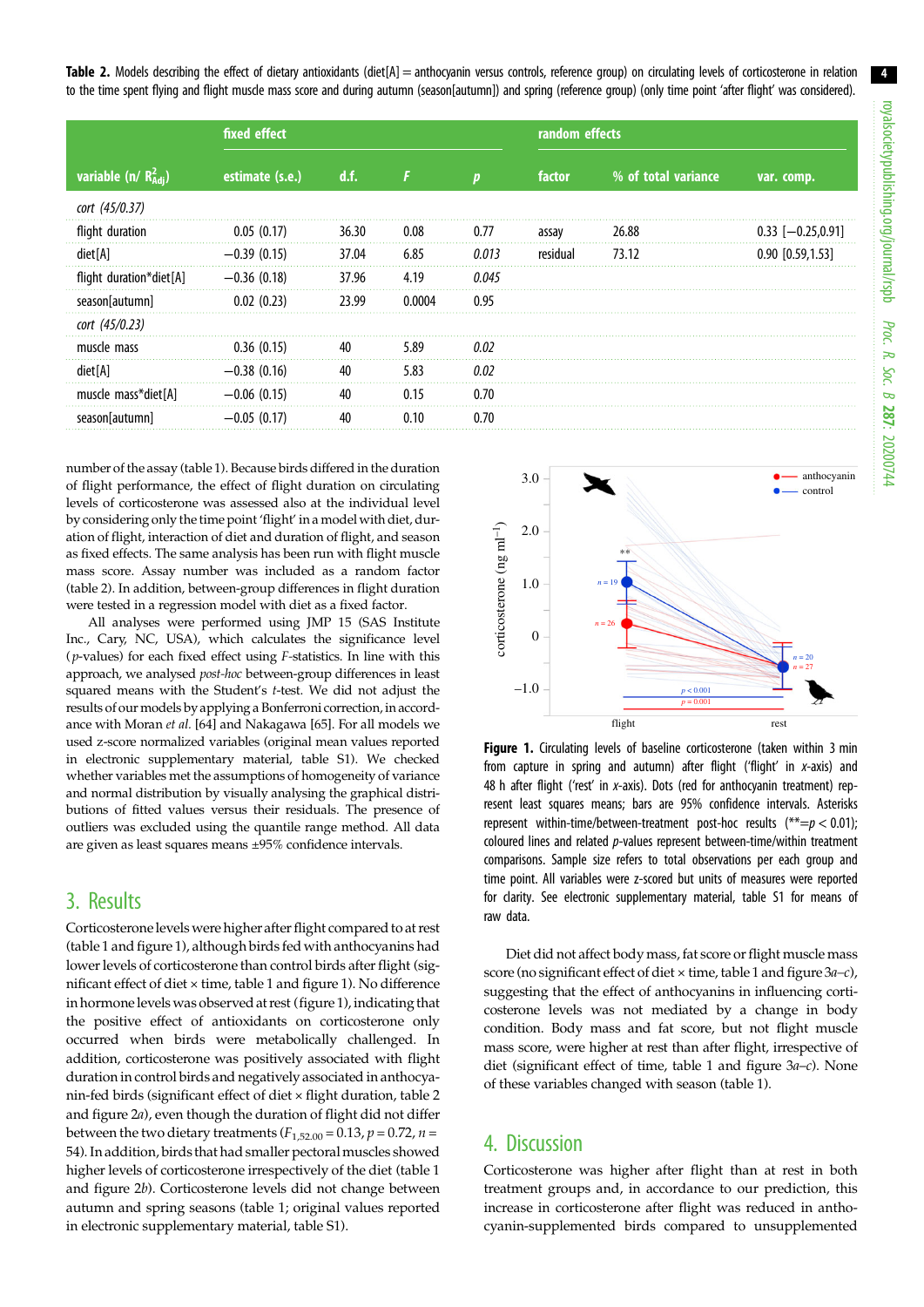<span id="page-6-0"></span>

Figure 2. Relationship between circulating corticosterone and (a) actual amount of time spent flying (only time point 'after flight' considered) and (b) mass of pectoral muscle. Data for spring and autumn have been combined. Red colour for individual dots, regression line and shaded confidence region represent anthocyanin birds; blue colour for controls. All variables were z-scored but units of measures were reported for clarity. See electronic supplementary material, table S1 for means of raw data.



Figure 3. Body mass (a), fat score (b) and flight muscle mass score (c) measured immediately after flight ('flight' in x-axis) and 48 h after flight ('rest' in x-axis). Data for spring and autumn have been combined. Dots (red for anthocyanin treatment) represent least squares means; bars are 95% confidence intervals. All variables were z-scored but units of measures were reported for clarity. See electronic supplementary material, table S1 for means of raw data. Sample size refers to total observations per each group and time point.

controls. The different degree of HPA axis activation was not related to differences in flight performance in that birds of the two dietary groups flew for the same amount of time. This provides the first evidence to date that dietary antioxidants affect the degree of activation of the HPA axis (i.e. secretion of corticosterone) during long-duration flight and suggests that satisfying the energy needs for long-duration flights involves the functional coordination of key hormones and the antioxidant system.

During sustained flights in the wind tunnel, as well as during migratory flights in nature, birds cannot rest, eat or drink. To meet the energy and nutrient demands imposed by flapping flight, birds must rely entirely on stored energy and metabolic water, a shift to catabolic metabolism that occurs quickly within the first hour of flight [\[66,67\]](#page-9-0). Corticosterone can orchestrate the required metabolic shift and promote the release of energetic substrates needed for the production of ATP [[9](#page-8-0)]. Dietary supplementation with anthocyanins affected the extent to which this hormone was upregulated after flight but not when at rest ([figure 1](#page-5-0)), suggesting that the action of these natural antioxidants was most effective when birds were metabolically challenged. We propose that this effect of dietary anthocyanins on the regulation of corticosterone was due to the metabolic function of anthocyanins in supporting metabolism in a general way, i.e. by controlling ROS [\[37](#page-8-0)[,68,69](#page-9-0)] see introduction), or more specifically, by upregulating catabolic metabolism needed to sustain flapping flight.

Anthocyanins can directly modulate specific metabolic pathways including the activation of AMPK, an enzyme that is phosphorylated when levels of ATP are low and need to be replenished during catabolism [[55\]](#page-9-0). AMPK is directly activated by low levels of ATP, but also by other signals, including exogenous ones [[55\]](#page-9-0). Activation of AMPK by anthocyanins promotes the catabolism of fat and inhibits lipogenesis (targeting liposomal enzymes FAS, acetyl-coenzyme A carboxylase and SCD-1; [[52\]](#page-9-0) and by promoting the uptake of fatty acids into mitochondria and the β-oxidation pathway [[55\]](#page-9-0)). Anthocyanin-activated AMPK can also trigger mitochondrial biogenesis (through PCG1-α; [\[70](#page-9-0)]), increase the oxidation of both glucose and fatty acids, and so boost endurance exercise [[55,71\]](#page-9-0). Among the catabolic events mediated by AMPK is the enhanced glucose uptake observed during muscle contraction, a function similar to insulin. However, insulin promotes glucose uptake even at rest, whereas we found that anthocyanins differentially affected corticosterone levels only after flight, when they could make a difference in supporting metabolism, whereas we did not find such an effect when birds were at rest.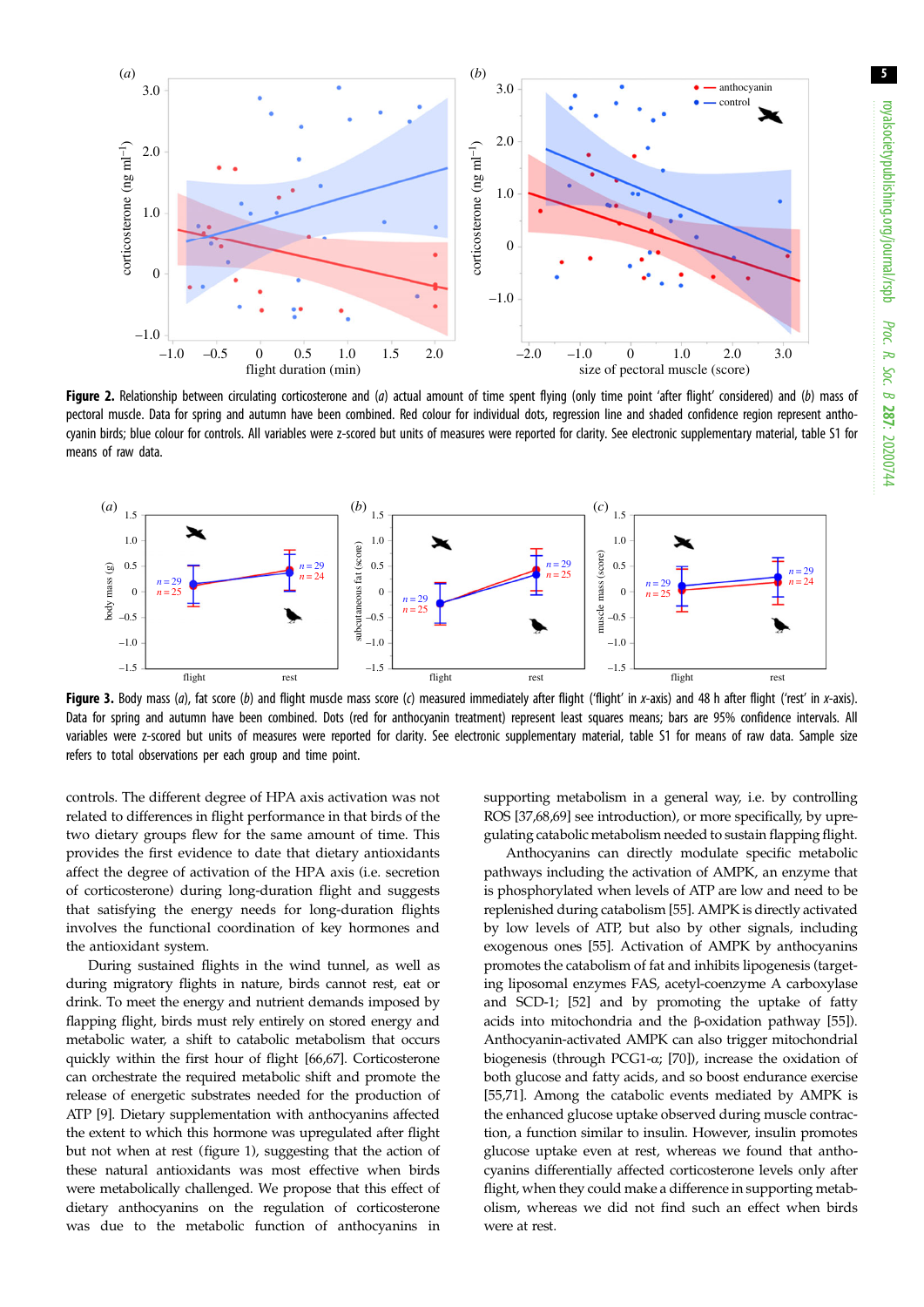<span id="page-7-0"></span>Contrary to anthocyanins, corticosterone is less specific in targeting substrates, causing the breakdown of structural proteins, a catabolic pathway often observed in migrating wild birds [[7,9,10,13](#page-8-0),[27,](#page-8-0)[59,63,72](#page-9-0)]. It seems that birds are able to control to some extent the activation of the HPA axis to avoid excessive protein catabolism. For example, at time of spring migration, wild caught red knots (Calidris canutus) increased corticosterone only in association with body mass gain, an adjustment that allowed them to activate catabolism only when proteins were protected by the availability of fat stores [\[9\]](#page-8-0). This stepwise action of corticosterone in selecting substrates has been well observed in birds [[59](#page-9-0)].

Dietary supplementation with antioxidants did not affect total flight duration; however, the association between corticosterone and duration of flight measured for each bird was positive in unsupplemented controls and negative in anthocyanin-supplemented birds [\(figure 2](#page-6-0)a). This suggests that the action of corticosterone and anthocyanins was complementary in the sense that dietary anthocyanins were already promoting catabolic metabolism and this reduced the need to upregulate hormones that promote further catabolism while also reducing any potential detrimental effects of high circulating corticosterone [\[5,30,](#page-8-0)[58\]](#page-9-0). Anthocyanins could also have complemented the action of GCs by quenching the increase in ROS produced by the increase in GCs and metabolic rate during flight; increased ROS can lower the efficiency of mitochondria in producing ATP, which is needed to support the work of flight muscles. The design of our study allowed us to specifically narrow the perspective on the effect of flight on circulating corticosterone while controlling for the major confounding factors that can stimulate the activation of the HPA axis, like temperature, rainfall or food availability [[4,5\]](#page-8-0). There is only one other published study that measured baseline corticosterone in wild caught birds immediately after endurance flight in a wind tunnel [\[67](#page-9-0)] although the effect of dietary antioxidants was not considered. Similar to our findings, red knots Calidris canatus showed higher levels of baseline corticosterone after 2 h of flight although this increase was not statistically significant [\[67](#page-9-0)] perhaps because of lack of statistical power to reject the null hypothesis. The same effect of dietary antioxidants on the secretion of corticosterone was observed in both autumn and spring seasons suggesting that the higher levels of corticosterone shown in other migratory species during spring [[5](#page-8-0)] are most likely to be due to environmental conditions and seasonal migratory patterns [\[13](#page-8-0)[,73](#page-9-0)]. Our birds were treated with anthocyanins in both seasons, an element that could have contributed to the lack of seasonal effect of diet on the HPA functioning. Availability of natural food rich in anthocyanins can be an important resource for migrating birds [\[74,75](#page-9-0)], but these could be more limited during specific migration stages or routes. The levels of corticosterone observed in this study after the endurance flight were relatively high (62.18 ng ml<sup>-1</sup>, electronic supplementary material, table S1), but lower than the stress-induced levels observed in wild females of the

same species (e.g.  $80.05$  ng ml<sup>-1</sup>; [[76\]](#page-9-0)). Further studies are needed to determine how the corticosterone levels reported here for starlings performing endurance flights in a wind tunnel are comparable to those of free-ranging birds.

## 5. Conclusion

Migratory birds are athletes performing challenging physical activity in environmental conditions that are often unpredictable and that can push them very close to their physiological limits [[77\]](#page-9-0). The upregulation of GCs is generally beneficial and promotes survival when coping with challenging conditions, by activating a range of physiological adjustments that support the energetic needs of migration. However, prolonged exposures to high levels of these hormones, especially when close to physiological limits, can be detrimental [[24,](#page-8-0)[72,78\]](#page-9-0). We showed that anthocyanins––water soluble antioxidants that are actively selected by foraging birds [[46,62,74\]](#page-9-0), especially during migration [\[74](#page-9-0)]—are able to interact with the HPA axis, controlling the excessive secretion of GCs. We propose that the interaction between GCs and anthocyanins occurred at the metabolic level, because it was observed only when the birds had been flying and not when at rest, and because corticosterone was not positively correlated with flight duration in birds receiving anthocyanins (but it was in controls). The evidence that anthocyanins can support the metabolic function of GCs, and potentially attenuate the endocrine stress response, is novel and opens the road to future studies able to uncover how specific dietary components facilitate successful bird migration in a fast-changing planet.

Ethics. All the experimental protocols were approved by the University of Rhode Island IACUC (protocol no. AN08-02-014) and the Government of Upper Bavaria, Germany (AZ 55.2-1-54-2532-216-2014).

Data accessibility. The datasets supporting this article are available from the Dryad Digital Repository at [https://doi.org/10.5061/dryad.](https://doi.org/10.5061/dryad.j9kd51c8q) [j9kd51c8q](https://doi.org/10.5061/dryad.j9kd51c8q) [[79\]](#page-9-0).

Authors' contributions. S.C. formulated the study hypothesis, carried out laboratory analyses, performed statistical analyses and drafted the manuscript. S.R.W., U.B. and B.J.P. designed the experiment. K.J.D.M., L.T., B.J.P., A.B., M.D., E.T.S. and U.B. conducted the experiment. All authors edited and approved the manuscript.

Competing interests. We declare we have no competing interests.

Funding. The experiment was supported by a grant from the National Science Foundation to S.R.M. and B.J.P. (IOS-1354187); by OPUS grant from National Science Foundation (NCN), Poland, to U.B. (UMO-2015/19/B/NZ8/ 01394) and DS grant from the Institute of Environmental Sciences, Jagiellonian University to U.B. (DS/ WBINOZ/INOS/757). S.C. was supported by the Evolutionary Physiology Research Group of the Max Planck Institute for Ornithology.

Acknowledgements. We are grateful to Katherine Carbeck for her help with blood sampling, to Susan Forrest for raising the starlings and the Max Planck Institute for Ornithology animal care staff for handling much of the animal husbandry responsibilities.

## **References**

- 1. Ricklefs RE, Wikelski M. 2002 The physiology/ life-history nexus. Trends Ecol. Evol. 17, 462–468. ([doi:10.1016/S0169-5347\(02\)](http://dx.doi.org/10.1016/S0169-5347(02)02578-8) [02578-8\)](http://dx.doi.org/10.1016/S0169-5347(02)02578-8)
- 2. Lennox RJ, Chapman JM, Souliere CM, Tudorach C, Wikelski M, Metcalfe J, Cooke J. 2016 Conservation physiology of animal migrations. Conserv. Physiol. 4, cov72. ([doi:10.1093/conphys/cov072\)](http://dx.doi.org/10.1093/conphys/cov072)
- 3. Wikelski M, Tarlow EM, Raim A, Diehl RH, Larkin RP, Visser HG. 2003 Costs of migration in free-flying songbirds. Nature 423, 2003. [\(doi:10.](http://dx.doi.org/10.1038/423704a) [1038/423704a](http://dx.doi.org/10.1038/423704a))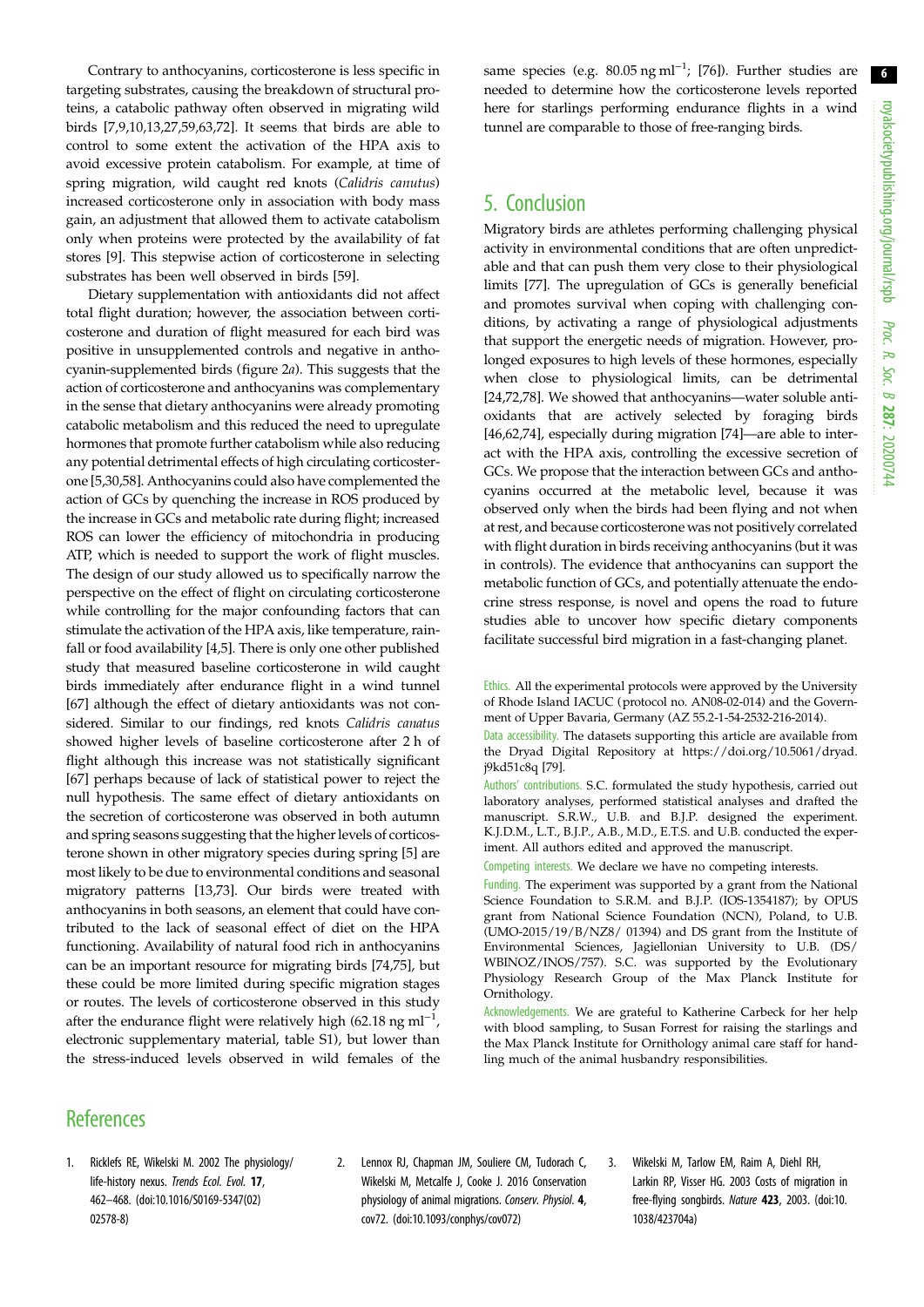- <span id="page-8-0"></span>4. Hau M, Casagrande S, Ouyang JQ, Baugh AT. 2016 Glucocorticoid-mediated phenotypes in vertebrates: multilevel variation and evolution. In Advances in the study of behavior (eds M Naguib, JC Mitani, LW Simmons, L Barrett, S Healy, M Zuk), pp. 41–115. New York, NY: Academic Press.
- 5. Romero LM, Wingfield J. 2016 Tempests, poxes, predators, and people. New York, NY: Oxford University Press.
- 6. Mizrahi DS, Holberton RL, Gauthreaux SA. 2001 Patterns of corticosterone secretion in migrating semipalmated sandpipers at a major spring stopover site. Auk 118, 79–91. [\(doi:10.2307/](http://dx.doi.org/10.2307/4089759) [4089759\)](http://dx.doi.org/10.2307/4089759)
- 7. Landys-Ciannelli MM, Ramenofsky M, Piersma T, Jukema J, Wingfield JC. 2002 Baseline and stressinduced plasma corticosterone during long-distance migration in the bar-tailed godwit, Limosa lapponica. Physiol. Biochem. Zool. 75, 101–110. [\(doi:10.1086/338285](http://dx.doi.org/10.1086/338285))
- 8. Landys MM, Ramenofsky M, Guglielmo CG, Wingfield JC. 2004 The low-affinity glucocorticoid receptor regulates feeding and lipid breakdown in the migratory Gambel's white-crowned sparrow Zonotrichia leucophrys gambelii. J. Exp. Biol. 207, 143–154. ([doi:10.1242/jeb.00734](http://dx.doi.org/10.1242/jeb.00734))
- 9. Landys MM, Piersma T, Ramenofsky M, Wingfield JC. 2004 Role of the low-affinity glucocorticoid receptor in the regulation of behavior and energy metabolism in the migratory red knot Calidris canutus islandica. Physiol. Biochem. Zool. 77, 658–668. ([doi:10.1086/420942\)](http://dx.doi.org/10.1086/420942)
- 10. Falsone K, Jenni-eiermann S, Jenni L. 2009 Corticosterone in migrating songbirds during endurance flight. Horm. Behav. 56, 548–556. [\(doi:10.1016/j.yhbeh.2009.09.009\)](http://dx.doi.org/10.1016/j.yhbeh.2009.09.009)
- 11. Loshchagina J, Tsvey A, Naidenko S. 2018 Baseline and stress-induced corticosterone levels are higher during spring than autumn migration in European robins. Horm. Behav. 98, 96–102. ([doi:10.1016/j.yhbeh.2017.](http://dx.doi.org/10.1016/j.yhbeh.2017.12.013) [12.013\)](http://dx.doi.org/10.1016/j.yhbeh.2017.12.013)
- 12. Sharma A, Singh D, Malik S, Gupta NJ, Rani S, Kumar V. 2018 Difference in control between spring and autumn migration in birds: insight from seasonal changes in hypothalamic gene expression in captive buntings. Proc. R. Soc. B 285, 20181531. [\(doi:10.1098/rspb.2018.1531](http://dx.doi.org/10.1098/rspb.2018.1531))
- 13. Cornelius JM, Boswell T, Jenni-eiermann S, Breuner CW, Ramenofsky M. 2013 Contributions of endocrinology to the migration life history of birds. Gen. Comp. Endocrinol. 190, 47–60. [\(doi:10.1016/j.](http://dx.doi.org/10.1016/j.ygcen.2013.03.027) [ygcen.2013.03.027\)](http://dx.doi.org/10.1016/j.ygcen.2013.03.027)
- 14. Landys MM, Ramenofsky M, Wingfield JC. 2006 Actions of glucocorticoids at a seasonal baseline as compared to stress-related levels in the regulation of periodic life processes. Gen. Comp. Endocrinol. 148, 132–149. [\(doi:10.1016/j.ygcen.](http://dx.doi.org/10.1016/j.ygcen.2006.02.013) [2006.02.013\)](http://dx.doi.org/10.1016/j.ygcen.2006.02.013)
- 15. Eikenaar C, Bairlein F, Stöwe M, Jenni-Eiermann S. 2014 Corticosterone, food intake and refueling in a

long-distance migrant. Horm. Behav. 65, 480–487. [\(doi:10.1016/j.yhbeh.2014.03.015](http://dx.doi.org/10.1016/j.yhbeh.2014.03.015))

- 16. Eikenaar C, Mu F, Leutgeb C, Hessler S, Lebus K, Taylor PD, Schmaljohann H. 2017 Corticosterone and timing of migratory departure in a songbird. Proc. R. Soc. B 284, 20162300. [\(doi:10.1098/rspb.2016.2300\)](http://dx.doi.org/10.1098/rspb.2016.2300)
- 17. Eikenaar C, Müller F, Rüppel G, Stöwe M. 2018 Endocrine regulation of migratory departure from stopover: evidence from a longitudinal migratory restlessness study on northern wheatears. Horm. Behav. 99, 9–13. [\(doi:10.1016/j.yhbeh.2018.01.008\)](http://dx.doi.org/10.1016/j.yhbeh.2018.01.008)
- 18. Gwinner E, Zeman M, Schwabl-Benzinger I, Jenni-Eiermann S, Jenni L, Schwabl H. 1992 Corticosterone levels of passerine birds during migratory flight. Naturwissenschaften 79, 276–278. [\(doi:10.1007/](http://dx.doi.org/10.1007/BF01175396) [BF01175396\)](http://dx.doi.org/10.1007/BF01175396)
- 19. Nilsson ALK, Sandell MI. 2009 Stress hormone dynamics: an adaptation to migration? Biol. Lett. 5, 480–483. ([doi:10.1098/rsbl.2009.0193](http://dx.doi.org/10.1098/rsbl.2009.0193))
- 20. Rivers JW, Newberry GN, Schwarz CJ, Ardia DR. 2017 Success despite the stress: violet-green swallows increase glucocorticoids and maintain reproductive output despite experimental increases in flight costs. Funct. Ecol. 31, 235–244. [\(doi:10.1111/1365-](http://dx.doi.org/10.1111/1365-2435.12719) [2435.12719\)](http://dx.doi.org/10.1111/1365-2435.12719)
- 21. Casagrande S, Hau M. 2018 Enzymatic antioxidants but not baseline glucocorticoids mediate the reproduction–survival trade-off in a wild bird. Proc. R. Soc. B 285, 20182141. [\(doi:10.1098/rspb.](http://dx.doi.org/10.1098/rspb.2018.2141) [2018.2141\)](http://dx.doi.org/10.1098/rspb.2018.2141)
- 22. Sapolsky RM, Romero LM, Munck AU. 2000 How do glucocorticoids influence stress responses? Integrating permissive, suppressive, stimulatory, and preparative actions. Endocr. Rev. 21, 55-89. [\(doi:10.](http://dx.doi.org/10.1210/er.21.1.55) [1210/er.21.1.55](http://dx.doi.org/10.1210/er.21.1.55))
- 23. Vitousek MN, Taff CC, Hallinger KK, Zimmer C, Winkler DW. 2018 Hormones and fitness: evidence for trade-offs in glucocorticoid regulation across contexts. Front. Ecol. Evol. 6, 1–14. [\(doi:10.3389/](http://dx.doi.org/10.3389/fevo.2018.00042) [fevo.2018.00042](http://dx.doi.org/10.3389/fevo.2018.00042))
- 24. McEwen BS, Wingfield JC. 2003 The concept of allostasis in biology and biomedicine. Horm. Behav. 43, 2–15. ([doi:10.1016/S0018-506X\(02\)00024-7\)](http://dx.doi.org/10.1016/S0018-506X(02)00024-7)
- 25. Romero LM. 2004 Physiological stress in ecology: lessons from biomedical research. Trends Ecol. Evol. 19, 249–255. ([doi:10.1016/j.tree.2004.03.008\)](http://dx.doi.org/10.1016/j.tree.2004.03.008)
- 26. Kraus-Friedmann N. 2017 Hormonal regulation of hepatic gluconeogenesis. Physiol. Rev. 64, 170–259. [\(doi:10.1152/physrev.1984.64.1.170](http://dx.doi.org/10.1152/physrev.1984.64.1.170))
- 27. Pradhan DS, Van Ness R, Jalabert C, Hamden JE, Austin SH, Soma KK, Ramenofsky M, Schlinger BA. 2019 Phenotypic flexibility of glucocorticoid signaling in skeletal muscles of a songbird preparing to migrate. Horm. Behav. 116, 104586. [\(doi:10.1016/j.yhbeh.2019.104586](http://dx.doi.org/10.1016/j.yhbeh.2019.104586))
- 28. Ramenofsky M, Campion AW, Pe JH, Krause JS, Nemeth Z. 2017 Behavioral and physiological traits of migrant and resident white-crowned sparrows: a common garden approach. J. Exp. Biol. 220, 1330–1340. [\(doi:10.1242/jeb.148171](http://dx.doi.org/10.1242/jeb.148171))
- 29. Angelier F, Holberton RL, Marra PP. 2009 Does stress response predict return rate in a

migratory bird species? A study of American redstarts and their non-breeding habitat. Proc. R. Soc. B 276, 3545-3551. ([doi:10.1098/rspb.](http://dx.doi.org/10.1098/rspb.2009.0868) [2009.0868](http://dx.doi.org/10.1098/rspb.2009.0868))

- 30. Crespi EJ, Williams TD, Jessop TS, Delehanty B. 2013 Life history and the ecology of stress: how do glucocorticoid hormones influence life-history variation in animals? Funct. Ecol. 27, 93-106. ([doi:10.1111/1365-2435.12009](http://dx.doi.org/10.1111/1365-2435.12009))
- 31. Majer AD et al. 2019 Is there an oxidative cost of acute stress? Characterization, implication of glucocorticoids and modulation by prior stress experience. Proc. R. Soc. B 286, 20191698. [\(doi:10.](http://dx.doi.org/10.1098/rspb.2019.1698) [1098/rspb.2019.1698\)](http://dx.doi.org/10.1098/rspb.2019.1698)
- 32. McWilliams SR, Guglielmo C, Pierce B, Klaassen M. 2004 Flying, fasting, and feeding in birds during migration: a nutritional and physiological ecology perspective. J. Avian Biol. 35, 377–393. [\(doi:10.](http://dx.doi.org/10.1111/j.0908-8857.2004.03378.x) [1111/j.0908-8857.2004.03378.x\)](http://dx.doi.org/10.1111/j.0908-8857.2004.03378.x)
- 33. Costantini D, Dell'ariccia G, Lipp H-P. 2008 Long flights and age affect oxidative status of homing pigeons (Columba livia). J. Exp. Biol. 211, 377–381. ([doi:10.1242/jeb.012856\)](http://dx.doi.org/10.1242/jeb.012856)
- 34. Jenni-Eiermann S, Jenni L, Smith S, Costantini D. 2014 Oxidative stress in endurance flight: an unconsidered factor in bird migration. PLoS ONE 9, e97650. ([doi:10.1371/journal.pone.](http://dx.doi.org/10.1371/journal.pone.0097650) [0097650](http://dx.doi.org/10.1371/journal.pone.0097650))
- 35. Halliwell B, Gutteridge JMC. 2007 Free radicals in biology and medicine. Oxford, UK: Oxford University Press.
- 36. Seifried HE, Anderson DE, Fisher EI, Milner JA. 2007 A review of the interaction among dietary antioxidants and reactive oxygen species. J. Nutr. Biochem. 18, 567–579. [\(doi:10.1016/j.jnutbio.2006.](http://dx.doi.org/10.1016/j.jnutbio.2006.10.007) [10.007](http://dx.doi.org/10.1016/j.jnutbio.2006.10.007))
- 37. Mailloux RJ, Harper ME. 2012 Mitochondrial proticity and ROS signaling: lessons from the uncoupling proteins. Trends Endocrinol. Metab. 23, 451–458. [\(doi:10.1016/j.tem.2012.04.004\)](http://dx.doi.org/10.1016/j.tem.2012.04.004)
- 38. Roussel D, Salin K, Dumet A, Romestaing C, Rey B, Voituron Y. 2015 Oxidative phosphorylation efficiency, proton conductance and reactive oxygen species production of liver mitochondria correlates with body mass in frogs. J. Exp. Biol. 218, 3222–3228. [\(doi:10.1242/jeb.126086](http://dx.doi.org/10.1242/jeb.126086))
- 39. Monternier P, Marmillot V, Rouanet J, Roussel D. 2014 Mitochondrial phenotypic flexibility enhances energy savings during winter fast in king penguin chicks. J. Exp. Biol. 217, 2691–2697. [\(doi:10.1242/](http://dx.doi.org/10.1242/jeb.104505) [jeb.104505](http://dx.doi.org/10.1242/jeb.104505))
- 40. Brand MD. 2000 Uncoupling to survive? The role of mitochondrial inefficiency in ageing. Exp. Gerontol. 35, 811–820. ([doi:10.1016/S0531-](http://dx.doi.org/10.1016/S0531-5565(00)00135-2) [5565\(00\)00135-2](http://dx.doi.org/10.1016/S0531-5565(00)00135-2))
- 41. Steinbacher P, Eckl P. 2015 Impact of oxidative stress on exercising skeletal muscle. Biomolecules 5, 356–377. [\(doi:10.3390/biom5020356\)](http://dx.doi.org/10.3390/biom5020356)
- 42. Powers SK, Jackson MJ. 2008 Exercise-induced oxidative stress: cellular mechanisms and impact on muscle force production. Physiol. Rev. 88, 1243–1276. [\(doi:10.1152/physrev.00031.2007](http://dx.doi.org/10.1152/physrev.00031.2007))